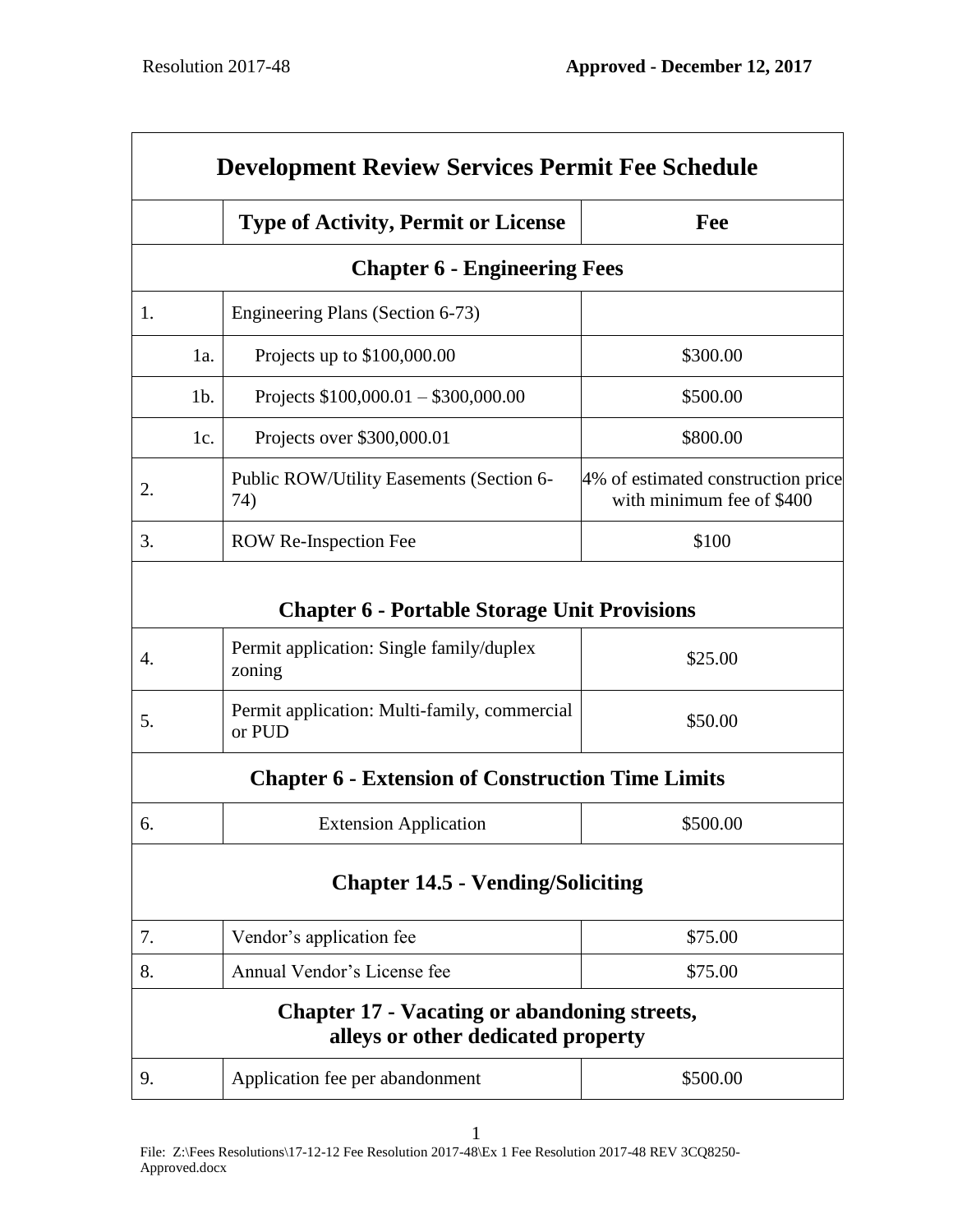| <b>Chapter 17 – News racks</b>         |                                                                                                                                                                           |                                                                                                                                    |  |
|----------------------------------------|---------------------------------------------------------------------------------------------------------------------------------------------------------------------------|------------------------------------------------------------------------------------------------------------------------------------|--|
| 10.                                    | Certificate of Compliance                                                                                                                                                 | \$50.00                                                                                                                            |  |
|                                        | <b>Chapter 17 - Sidewalk Café and Outdoor Dinning</b>                                                                                                                     |                                                                                                                                    |  |
| 11.                                    | Outdoor dining: Application fee (non-<br>refundable) on private property                                                                                                  | \$150.00                                                                                                                           |  |
| 12.                                    | Outdoor dining: Application to amend<br>approved outdoor dining area                                                                                                      | \$100.00                                                                                                                           |  |
| 13.                                    | Sidewalk Café application fee (non-<br>refundable) on public property                                                                                                     | \$175.00                                                                                                                           |  |
| 14.                                    | Town Right-of-Way (ROW) License Fee<br>(Begins on the $13th$ month after the ROW<br>permit is approved. Not available to an<br>affiliated business at the same location.) | \$18 per square foot per year or<br>\$10 per square foot per year for<br>restaurants in the four West<br><b>Commercial Plazas.</b> |  |
| 15.                                    | FDOT Right-of-Way (ROW) License Fee                                                                                                                                       | Determined and collected by<br><b>FDOT</b>                                                                                         |  |
| 16.                                    | Sidewalk Café: Application to amend<br>approved sidewalk cafe                                                                                                             | \$100.00                                                                                                                           |  |
| 16a.                                   | Removal of Sidewalk Café furniture                                                                                                                                        | \$100 per table/chair set<br>(Maximum of $$500$ ) + \$50 per day<br>storage                                                        |  |
| 16b.                                   | Delivery fee for sidewalk café furniture                                                                                                                                  | \$250                                                                                                                              |  |
| <b>Chapter 30 - Development Review</b> |                                                                                                                                                                           |                                                                                                                                    |  |
|                                        | <b>Type of Activity, Permit or License</b>                                                                                                                                | <b>Fee/ Cost Recovery Deposit</b>                                                                                                  |  |
| 17.                                    | Administrative Adjustment                                                                                                                                                 |                                                                                                                                    |  |
| 17a.                                   | Level 1                                                                                                                                                                   | $$150$ /plus deposit \$250                                                                                                         |  |
| 17b.                                   | Level 2                                                                                                                                                                   | \$350 /plus deposit \$400                                                                                                          |  |
| 18.                                    | Architectural Review (30-951)                                                                                                                                             | \$0/plus deposit \$250                                                                                                             |  |
| 19.                                    | Appeals of Administrative Decisions                                                                                                                                       |                                                                                                                                    |  |
| 19a.                                   | Appeal of a Level 1 Development Review<br>Decision                                                                                                                        | \$200/ plus deposit \$400                                                                                                          |  |
| 19b.                                   | Appeals of Administrative Decision                                                                                                                                        | \$350/ plus deposit \$400                                                                                                          |  |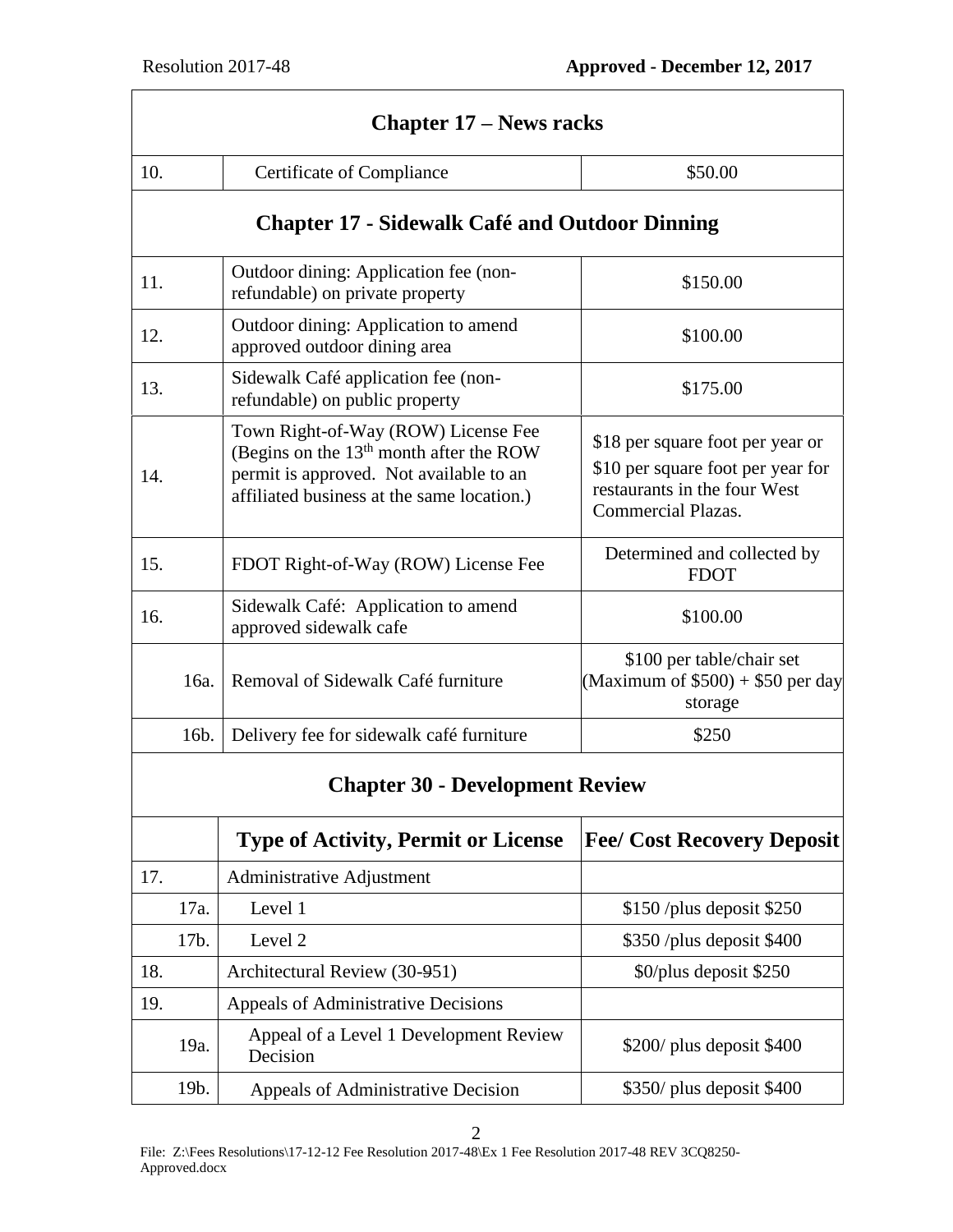|     |                 | (single family)                                                                                                       |                                                                                                                 |
|-----|-----------------|-----------------------------------------------------------------------------------------------------------------------|-----------------------------------------------------------------------------------------------------------------|
|     | 19c.            | Appeals of all other Administrative<br>Decisions                                                                      | \$900/ plus deposit \$400                                                                                       |
|     | 19d.            | Appeal from Revocation or Suspension of<br>Vacation Rental Certificate or of Vacation<br><b>Resident Agent Status</b> | \$500/ plus deposit \$400                                                                                       |
| 20. |                 | <b>Conditional Use</b>                                                                                                | \$500 /plus deposit \$400                                                                                       |
|     | 20a.            | Conditional Use - Sign                                                                                                | \$100/plus deposit \$250                                                                                        |
|     | 20 <sub>b</sub> | <b>Conditional Use Level 1 Amendment</b>                                                                              | 100/plus deposit \$250                                                                                          |
|     | 20c.            | <b>Conditional Use Level 2 Amendment</b>                                                                              | \$150/plus deposit \$400                                                                                        |
|     | 20d.            | <b>Conditional Use Transfer Fee</b>                                                                                   | \$100                                                                                                           |
| 21. |                 | <b>Flex Allocation/Reserve</b>                                                                                        | \$150                                                                                                           |
| 22. |                 | Landscape Permit                                                                                                      |                                                                                                                 |
|     | 22a.            | Single Family/Duplex                                                                                                  | \$30                                                                                                            |
|     | 22b.            | Multi-family, Hotel or Commercial                                                                                     | \$50/plus deposit \$250                                                                                         |
| 23. |                 | <b>Land Use Plan Amendment</b>                                                                                        | \$900/plus deposit \$400                                                                                        |
| 24. |                 | Parking Reduction                                                                                                     |                                                                                                                 |
|     | 24a.            | Level 1                                                                                                               | \$250 /plus deposit \$250                                                                                       |
|     | 24b.            | Level 2                                                                                                               | \$400 /plus deposit \$2,000                                                                                     |
| 25. |                 | Parking Other Than On-site Review                                                                                     | \$250/plus deposit \$250                                                                                        |
| 26. |                 | Payment in Lieu of Parking (PILOP)<br>Application fee Credited to PILOP payment                                       | \$350/ plus deposit \$400                                                                                       |
| 27. |                 | <b>Planned Unit Development</b>                                                                                       | $$1,800/plus$ deposit \$2,000                                                                                   |
| 28. |                 | Plat                                                                                                                  | \$900/plus deposit \$2,000                                                                                      |
| 29. |                 | Request for Extension of Development Permit                                                                           | \$150                                                                                                           |
| 30. |                 | Rezoning                                                                                                              | \$900/plus deposit \$2,000                                                                                      |
| 31. |                 | Right-of-Way Encroachment License                                                                                     | \$150                                                                                                           |
| 32. |                 | Sign (Zoning Review)                                                                                                  |                                                                                                                 |
|     | 32a.            | Permanent (window, wall, etc)                                                                                         | \$50                                                                                                            |
|     | 32b.            | Temporary Sign (banners)                                                                                              | \$30                                                                                                            |
|     | 32c.            | Permit application – work $w/o$ permit                                                                                | Double fee                                                                                                      |
|     | 32d.            | Removal of illegal signs from ROW                                                                                     | \$10 per sign<br>(Town will hold sign for no more<br>than 7 days, after which such signs<br>shall be discarded) |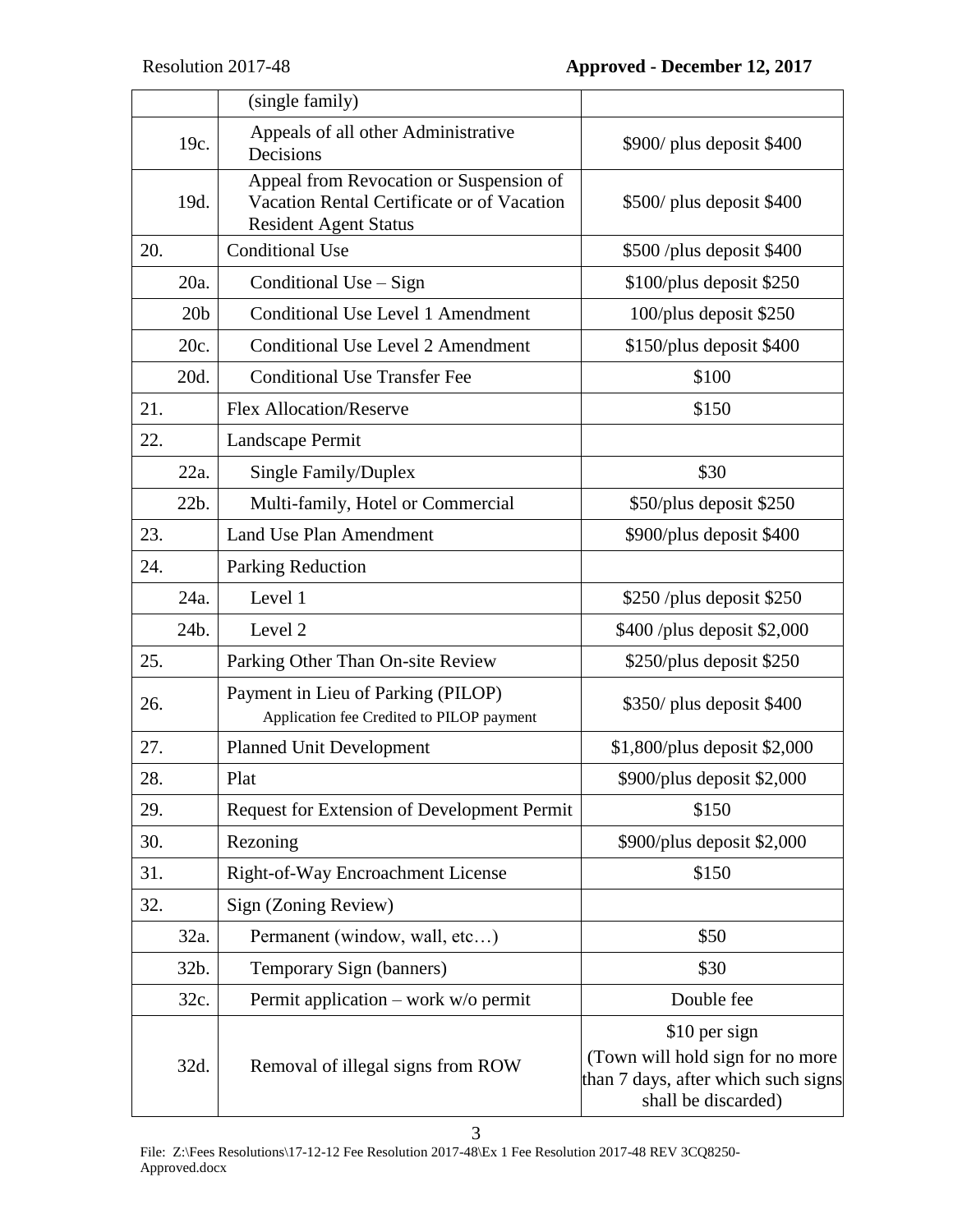| 33.                                          |      | Site Plan                                                   |                                                           |
|----------------------------------------------|------|-------------------------------------------------------------|-----------------------------------------------------------|
|                                              | 33a. | New submittal                                               | \$900 /plus deposit \$2,600                               |
|                                              | 33b. | Level 1 Modification                                        | \$150/plus deposit \$250                                  |
|                                              | 33c. | Level 2 Modification                                        | 1/2 cost of site plan application/plus<br>deposit \$1,000 |
| 34.                                          |      | Vacation and Short Term Rentals Certificate                 |                                                           |
|                                              | 34a. | Vacation Rental (single family and<br>townhome)             |                                                           |
|                                              | 1.   | <b>Registration Application</b>                             | \$750                                                     |
|                                              | 2.   | Renewal                                                     | \$500 (short term rental renewal<br>for FY18 waived)      |
|                                              | 3.   | Re-Inspections and No Show Inspections<br>(Each discipline) | \$75                                                      |
|                                              | 34b. | Short Term Rental (2, 3 and 4 unit)                         |                                                           |
|                                              | 1.   | <b>Registration Application</b>                             |                                                           |
|                                              |      | First unit                                                  | \$750                                                     |
|                                              |      | Each additional unit (submitted<br>with the first unit)     | \$300                                                     |
|                                              | 2.   | Renewal                                                     |                                                           |
|                                              |      | <b>First Unit</b>                                           | \$500                                                     |
|                                              |      | Each additional unit (submitted<br>with the first)          | \$200                                                     |
|                                              | 3.   | Re-Inspections and No Show Inspections<br>(Each discipline) | \$75                                                      |
| 35.                                          |      | Variances                                                   |                                                           |
|                                              | 35a. | Variance Application, single family                         | \$350/plus deposit \$400                                  |
|                                              | 35b. | Variance Application, all other                             | \$900/plus deposit \$400                                  |
| 36.                                          |      | <b>Vested Rights Determination</b>                          | \$150 /plus deposit \$400                                 |
| 37.                                          |      | <b>Zoning Letter</b>                                        | \$55                                                      |
| 38.                                          |      | <b>Zoning Relief Request</b>                                | \$500                                                     |
| <b>Telecommunication Towers and Antennas</b> |      |                                                             |                                                           |
| 39.                                          |      | Application                                                 | No Charge                                                 |